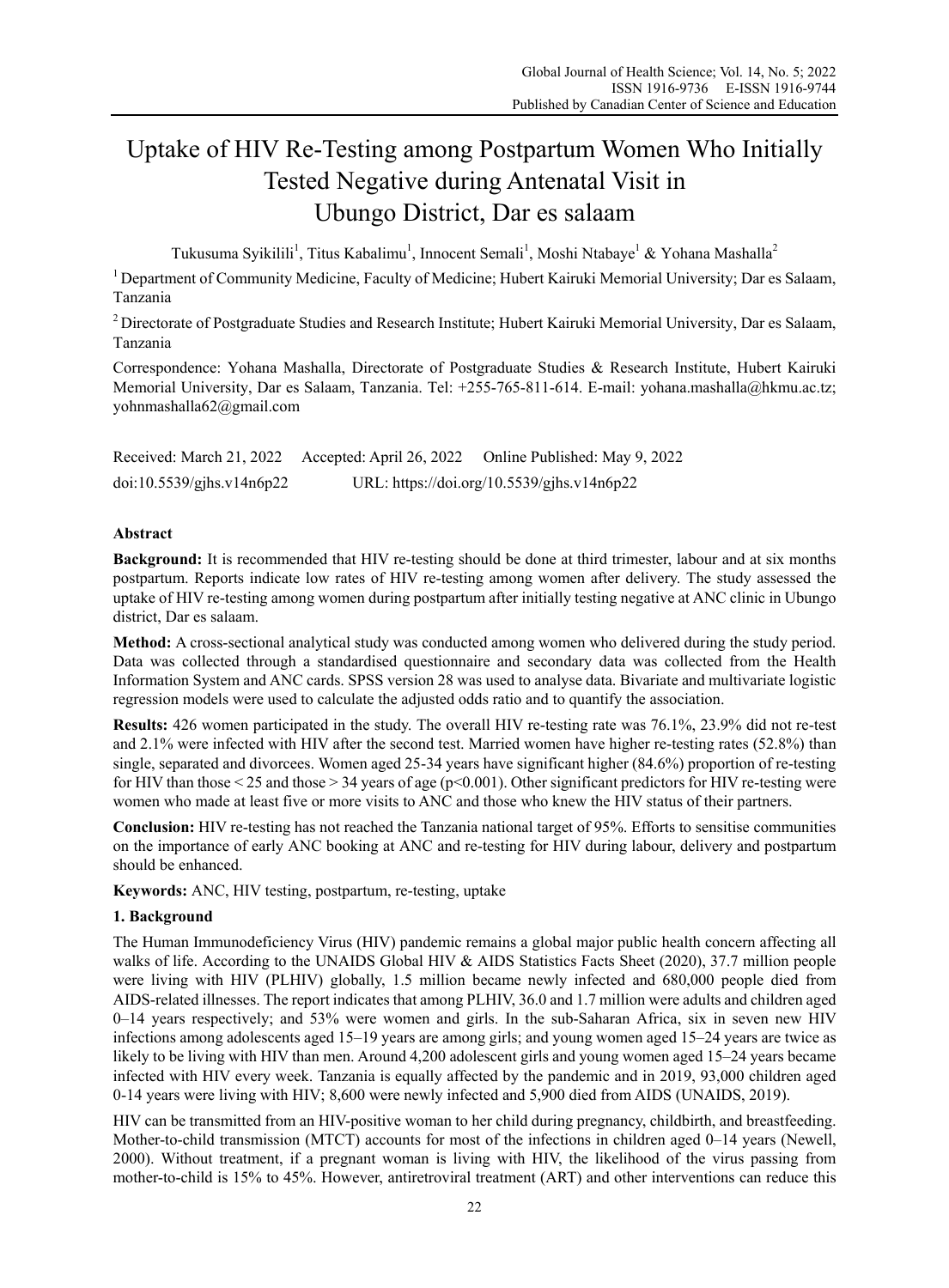risk to below 5% (WHO, 2020). Studies in UK and France have indicated that with optimum care for women who have an undetectable viral load (below 50 copies) at the time of delivery the HIV transmission rate from the mother to the child is 0.1% and 0.3% respectively. During breastfeeding however, the transmission rate is 0.3% if a woman breastfeeds for six months and 0.6% if breastfeeds for one year (Peters, 2017; Pebody, 2020).

Prevention of Mother to Child Transmission programmes provide a range of services to women and infants including preventing HIV infections among women aged (15–49 years), preventing unwanted pregnancies among women living with HIV, and providing women living with HIV with lifelong ART to maintain their health and prevent transmission during pregnancy, labour, and breastfeeding. In 2017, 80% of pregnant women living with HIV globally were receiving ART and around 1.4 million HIV infections among children were prevented between 2010 and 2018 due to the implementation of PMTCT services (WHO, 2016; UNAIDS, 2018). Despite this significant progress, in 2016, 740 000 women of reproductive age became HIV positive, the majority were in sub-Saharan Africa (UNAIDS(a), 2017). There are challenges in maintaining women living with HIV in care and on effective ART throughout the breastfeeding period, as well as reducing, detecting, and managing new infections that may occur among women during pregnancy or breastfeeding. This has in some countries resulted now in more infant infections occurring during postnatal period rather than during pregnancy or labour (UNAIDS(b), 2017).

Reports in Tanzania indicate that about 95% of the children acquire HIV infection through MTCT and the risks of transmitting the infection from the mother to the unborn child range between 15–45% among pregnant women living with HIV and not on antiretroviral therapy (AVERT, 2018; WHO, 2020). According to the national guidelines for the management of HIV and AIDS of Tanzania, 5-10% of infected infants occurred during pregnancy; 10-15% during labour and delivery and another 5-20% during breastfeeding. With the introduction of ART to pregnant women in the form of prevention and treat, the risk of transmitting HIV from mother to their babies has declined to less than 1% (Office of AIDS Research Advisory Council, 2019). Thus, vertical transmission of HIV is still a health problem needing urgent control response and early uptake and adherence to ART is vital in controlling HIV and its effects among children ((Tanzania Commission for AIDS (TACAIDS), 2018)).

In 2020, Tanzania adopted the current global response strategy of 95-95-95 whose aim is to end the AIDS epidemic by 2030 by achieving 95% diagnosis among all people living with HIV (PLHIV), 95% being on ART among the diagnosed, and 95% of people who are on ART have viral loads suppression (Dimitrov et al., 2021). The National Multisectoral Strategic Framework for HIV and AIDS (2018–2023) of Tanzania locally translates the global goals aiming similar achievement by 2030 including achieving the goal that 100% of pregnant women access ART in prevention of mother to child transmission (PMTCT) ((Tanzania Commission for AIDS (TACAIDS), 2018)). PMTCT in Tanzania like in many developing countries is challenged by pregnant women who tested HIV negative initially at ANC but do not return for re-testing as required and some become HIV positive.

The National Guidelines for the management of HIV/AIDS and the National Comprehensive Guidelines of HIV testing services of 2019 have directed that all pregnant women and their partners (unless known to be HIV positive) should be counselled and tested for HIV during their first antenatal care (ANC) visit. Among those who are HIV negative the repeat HIV test should be done during the third trimester or at labour and delivery. This should be followed with a third test at 6 months post-partum and thereafter as per general population to the voluntary counselling and testing guidelines (MHCDGEC, 2019; National AIDS Control Programme (NACP), 2019). Studies have evidenced benefits from early detection of sero-converters through re-testing and counselling among pregnant women and postnatal mothers. However, a study in Njombe region in Tanzania revealed low (30.4%) proportion of HIV negative mothers during ANC were re-tested of which 13.3% were found to be HIV positive, increasing chances of mother to child transmission (MTCT) (Nungu et al., 2019). This study aims to determine the uptake of HIV re-testing among postpartum women after initial HIV negative test result during the first HIV testing at ANC clinic in Ubungo district, Dar es Salaam, Tanzania.

# **2. Methods**

# *2.1 Study Design*

A cross sectional analytical study design was conducted among mothers who had delivered during the study period.

# *2.2 Study population and sample size*

Target population included mothers who delivered in health facilities in Ubungo district. The study population however, included all women who delivered from September 2021 to October 2021 and were at least three months from the first HIV test at ANC in the selected health facilities. Mothers who were sick in postnatal wards and those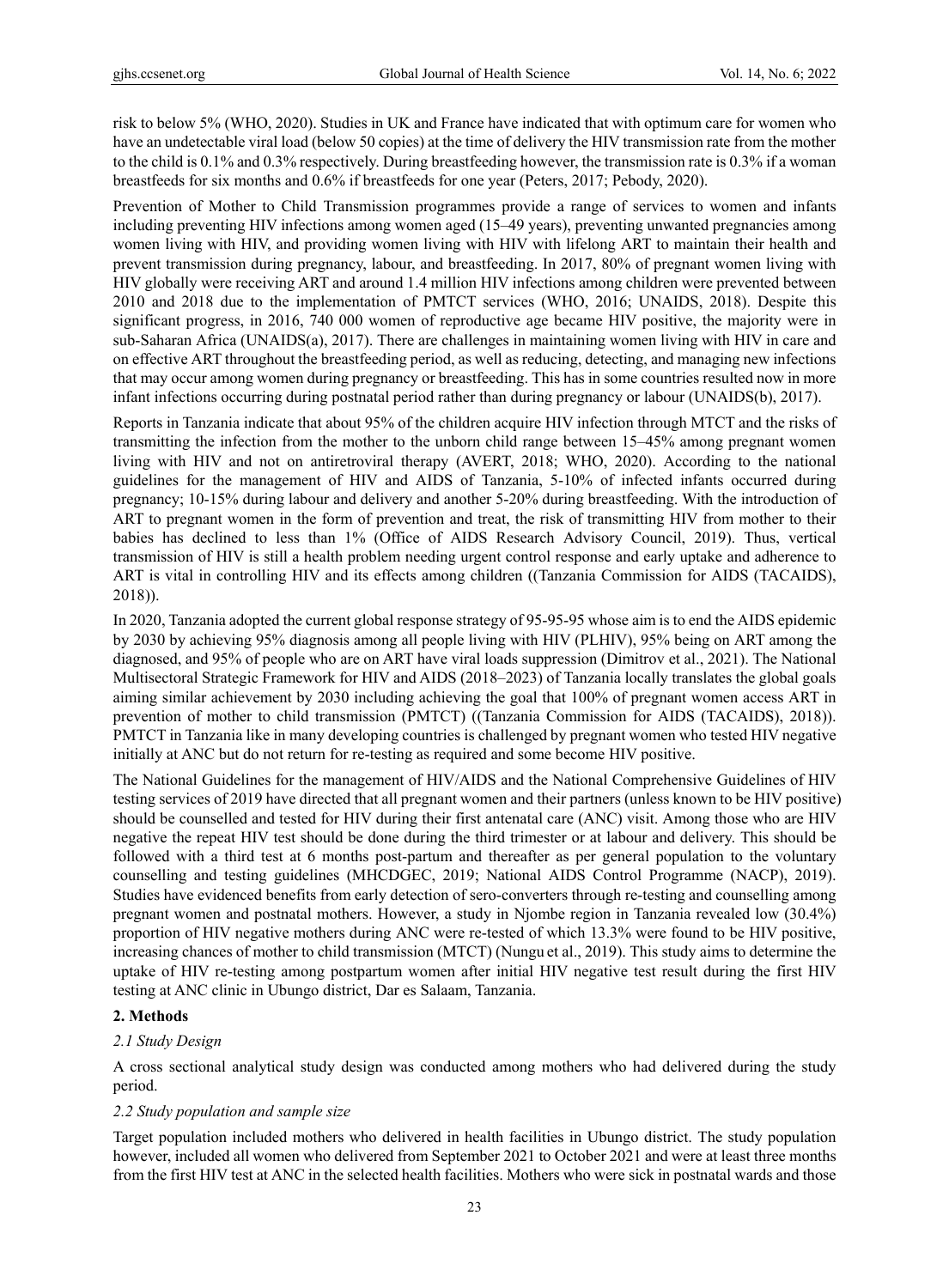not able to read and write were excluded from the study. The estimated sample size of 426 was calculated using the Kish Leslie formula (Kish, 1965) based on estimated 50% HIV negative women at initial test who retested at ANC.

#### *2.3 Sampling Technique*

All post-partum mothers reporting at the clinic and who met the inclusion criteria were selected till the sample size was reached. Stratified sampling was used in selecting health facilities and convenience sampling technique was employed to obtained 426 representatives.

## *2.4 Data Collection Tool and Procedures*

A structured questionnaire was used to collect data, and then records from the Health Information System and ANC clinic card were used in verifying the HIV testing history. The instrument was developed in English, then translated into Kiswahili by a professional proficient in both languages. The questionnaire contained questions collecting demographic data including age, education level, marital status, and employment status. Data on obstetric history including gestational age at the time of the first HIV tests, number of ANC visits and parity were also collected. The questionnaire was pre-tested on 10 women attending ANC at the Hubert Kairuki Hospital in Kinondoni district, Dar es Salaam, not part of the health facilities included in the study. Collected information was verified against the records on their ANC clinic cards and the Health Information System. The questionnaires were administered by the researcher and each session lasted for about 20 minutes. Two nurses from each health facility were recruited as research assistants and were trained for one week on the objectives of the study, methodology, interview techniques, ethics, and data collection tools.

#### *2.5 Data Management and Analysis*

The collected data was visually checked and reviewed at the end of each day and entered through SPSS data capturing sheet. Data quality was assured by linking data to the questionnaire and formatting the variables. The analysis was done by IBM Statistical Package for the Social Science (SPSS) version 28. Frequencies and cross tabulation were used to characterize the data and Chi-square statistics performed to check the association between variables. Multivariate logistic regression was done to identify the significant factors that contributed to the uptake of HIV re-testing and the p-value <0.05 was considered statistically significant.

## *2.6 Validity and Reliability*

Validity was assured by ensuring that the structured questionnaire was designed carefully, the wording of the questions was selected carefully to avoid systematic misinterpretations by the mothers and expert opinions were sought from other public health experts and an experienced statistician. In addition, valid findings were achieved by employing an appropriate research design and accurate data collection methods.

To establish reliability in this study, the questionnaire was set in clear logical order, concise and unambiguous manner with meaningful and easy to follow instructions. Unnecessary, repetitive or inappropriate questions were avoided, and data collectors were trained effectively to minimise errors that might arise because of misunderstanding of the purpose and content of the instrument.

#### **3. Ethical Consideration**

Before data collection, the proposal received ethical clearance from the Huber Kairuki Memorial University Institutional Ethics Review Board. Permission to conduct the study in the health facilities was sought from the Region Medical Officer, Municipal Council Executive Director, Municipal Council Medical Officer and from the health facilities management. All participants were provided with information on the study aims, methods, benefits and risk of the study in order to empower them to make informed choice voluntarily. Only participants who willingly accepted to participate in the study were asked to consent by signing an informed consent form. Confidentiality of the study participants was maintained by ensuring that participants were coded by numbers, no identifiable information that could be used to trace back to the participants was included in the data collection tool and no personal information was divulged to third party without the consent of participants. Only the researcher had access to the raw data.

#### **4. Results**

#### *4.1 Socio-Demographic Characteristics*

Table 1 presents the socio-demographic characteristics of the 426 participants who delivered during the study period. The age ranged between 18–45 years with median 27 years. Women aged 25–34 have higher re-testing rate (41.1%) than those below 25 and above 34 years. Married women have higher re-testing rate 225 (52.8%) than either single, separated or divorced. More than half of women 301(70.7%) who were unemployed have higher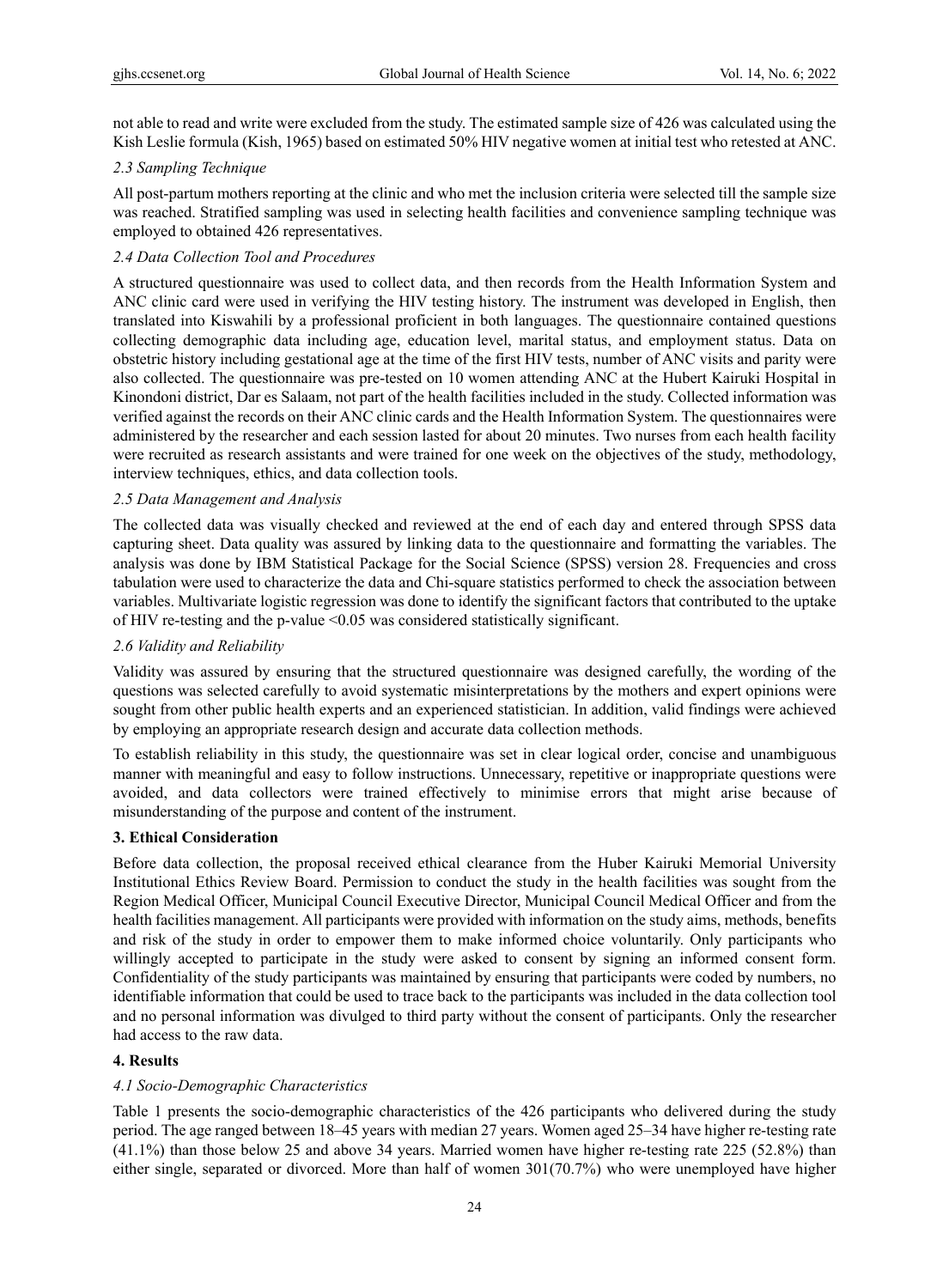proportion of re-testing than those employed.

Majority of the women who visited ANC services five times or more have higher re-testing rate 273(64.1%) than those who had less ANC visits; women with gestational age below 13 weeks re-tested more 295(69.2%) than those with 13 weeks and above gestational age. The overall re-testing rate was high 324(76.1%) and the remaining 102(23.9%) did not re-test. Of the study population, 9(2.1%) tested HIV positive after the second test.

| Table 1. The distribution of demographic variables among postpartum women who tested HIV negative in initial |  |
|--------------------------------------------------------------------------------------------------------------|--|
| HIV tests during antenatal visit in Ubungo District, Dar es salaam                                           |  |

| Category                       | ${\bf N}$ | $\frac{0}{0}$ |
|--------------------------------|-----------|---------------|
| Age                            |           |               |
| $18 - 24$ years                | 150       | 35.2          |
| $25 - 34$                      | 175       | 41.1          |
| $35 - 45$                      | 101       | 23.7          |
| <b>Marital status</b>          |           |               |
| Married                        | 225       | 52.8          |
| Cohabitating                   | 129       | 30.3          |
| Others                         | $72\,$    | 16.9          |
| <b>Employment status</b>       |           |               |
| Employed                       | 120       | 28.2          |
| Unemployed                     | 301       | 70.7          |
| Number of ANC visits           |           |               |
| $\leq\!\!4$                    | 153       | 35.9          |
| $\geq 5$                       | 273       | 64.1          |
| Gestational age at first visit |           |               |
| $\leq12$                       | 295       | 69.2          |
| $\geq$ 13                      | 131       | 30.8          |
| Number of children             |           |               |
| $\leq\!\!2$                    | 339       | 79.6          |
| $\geq$ 3                       | $87\,$    | 20.4          |
| Mode of delivery               |           |               |
| $\ensuremath{\mathrm{SVD}}$    | 352       | 82.6          |
| $\mathbf{C}\mathbf{S}$         | $74\,$    | 17.4          |
| <b>Partner HIV status</b>      |           |               |
| Yes                            | 294       | 69            |
| $\rm No$                       | 128       | 39            |
| <b>Repeated test</b>           |           |               |
| Yes                            | 324       | 76.1          |
| $\rm No$                       | $102\,$   | 23.9          |
| Result after second test       |           |               |
| $\operatorname{Good}$          | 316       | 74.2          |
| Not good                       | 9         | 2.1           |
| Not retested                   | $101\,$   | 23.7          |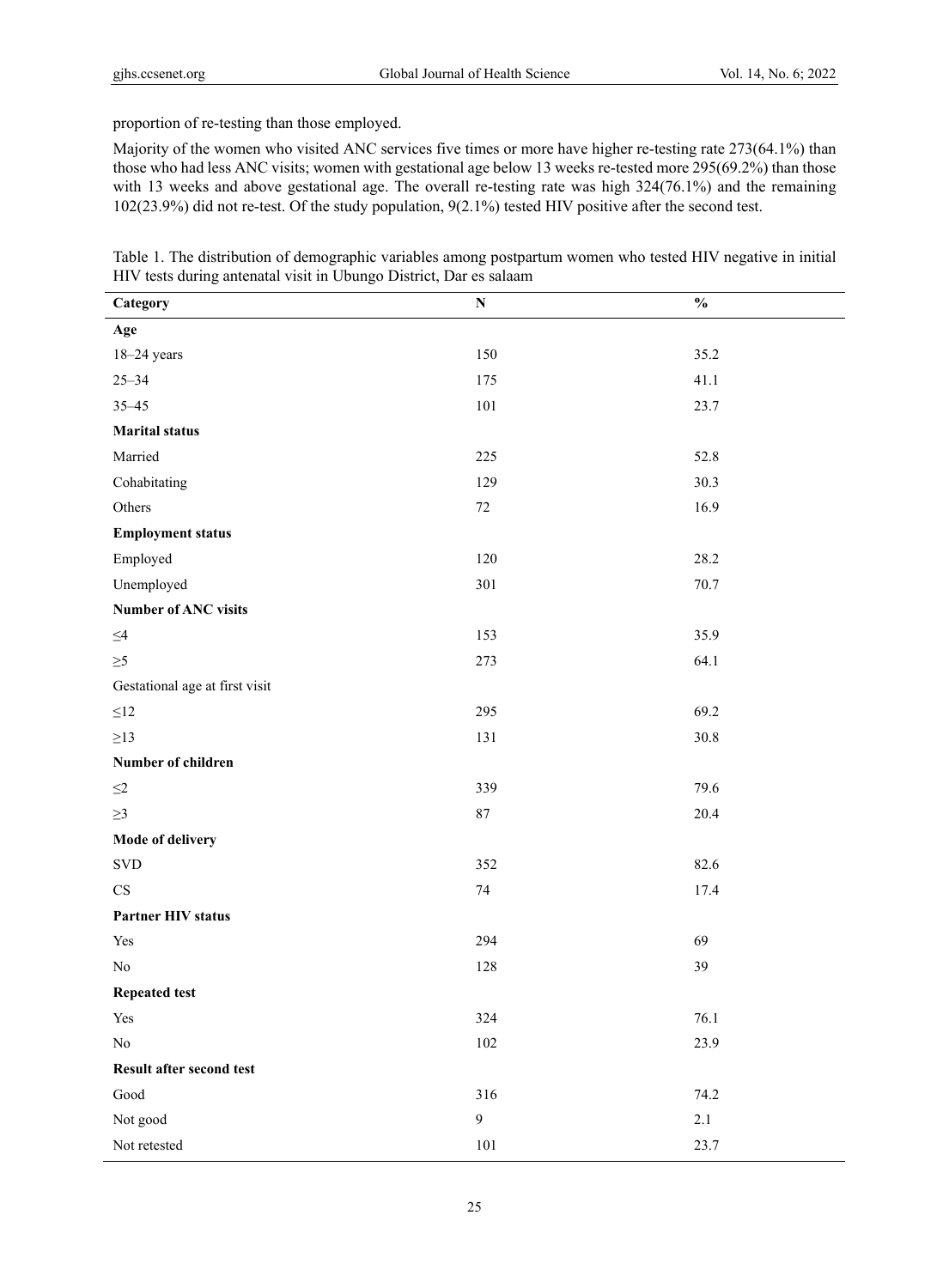# *4.2 Bivariate Analysis Results*

The bivariate analysis results are presented in Table 2. Women aged 25-34 had a significant higher (84.6%) proportion of re-test for HIV than those below 25 and those above 34 years of age ( $p = <0.001$ ); women who had visited ANC services were five times or more likely to repeat the HIV test (82.8%) than those (64.1%) who attended less ( $P = 0.001$ ). Similarly, women who knew the HIV status of their partners ( $P = 0.001$ ); number of children ( $P = 0.004$ ) and gestation age at first visit ( $P = 0.034$ ) significantly re-tested compared to those who had no knowledge. Marital status (P = 0.353), employment status (P = 0.525) and mode of delivery (P = 0.607) did not significantly influence women to re-test for HIV.

| Table 2. Bivariate analysis results of factors associated with uptake of HIV testing among postpartum women |  |  |
|-------------------------------------------------------------------------------------------------------------|--|--|
| who tested HIV negative in initial HIV tests during antenatal visit in Ubungo District, Dar es salaam       |  |  |

| <b>Variable</b>                | ${\bf N}$ | % Retested | p - value   |  |
|--------------------------------|-----------|------------|-------------|--|
| Age                            |           |            |             |  |
| 18-24                          | 150       | 74.7       |             |  |
| $25 - 34$                      | 175       | 84.6       | ${}< 0.001$ |  |
| 35-45                          | 101       | 63.4       |             |  |
| <b>Marital status</b>          |           |            |             |  |
| Married                        | 225       | 77.3       |             |  |
| Cohabiting                     | 129       | 77.5       | 0.353       |  |
| Others                         | 72        | 69.4       |             |  |
| <b>Employment status</b>       |           |            |             |  |
| Employed                       | 120       | 78.3       | 0.525       |  |
| Unemployed                     | 301       | 75.4       |             |  |
| Number of antenatal visits     |           |            |             |  |
| $\leq4$                        | 153       | 64.1       | ${}< 0.001$ |  |
| $\geq 5$                       | 273       | 82.8       |             |  |
| Gestational age at first visit |           |            |             |  |
| $\leq 12$                      | 295       | 79         | 0.034       |  |
| $\geq$ 13                      | 131       | 69.5       |             |  |
| Number of children             |           |            |             |  |
| $\leq2$                        | 339       | 79.1       | 0.004       |  |
| $\geq$ 3                       | 87        | 64.4       |             |  |
| <b>Mode of delivery</b>        |           |            |             |  |
| $\ensuremath{\mathrm{SVD}}$    | 352       | 75.6       | 0.607       |  |
| $\rm CS$                       | $74\,$    | 78.4       |             |  |
| <b>Partner HIV status</b>      |           |            |             |  |
| Yes                            | 294       | 81         | 0.001       |  |
| $\rm No$                       | 128       | 64.8       |             |  |

# *4.3 Multivariate Analysis Results*

The multivariate analysis results (Table 3) indicate that women who attended ANC services five and more visits had higher Odds to repeat the test than those who attended less than five visits [(AOR 2.121, 95%CI 1.046 – 4.301), p = 0.037]. Similarly, women with knowledge on the HIV status of their partner were more likely to repeat the test than those who do not know the partner's HIV status [(AOR 2.035, 95% CI 1.217–3.403),  $p = 0.007$ ].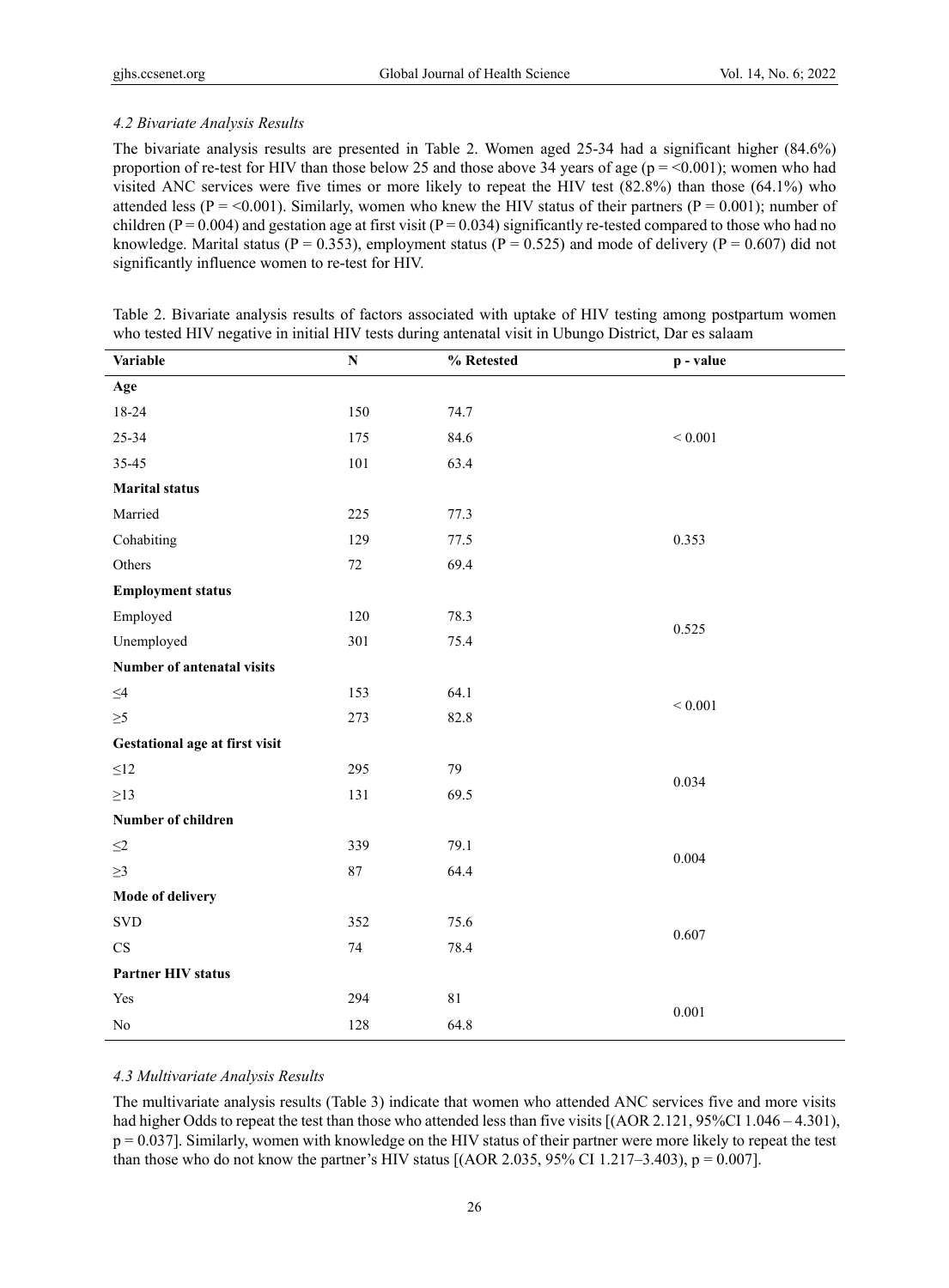| Variable                               | <b>Odds</b> ratios | 95% Confidence Interval |       | $p = value$ |
|----------------------------------------|--------------------|-------------------------|-------|-------------|
| Age in group                           |                    |                         |       |             |
| $18 - 24$                              | $\mathbf{1}$       |                         |       |             |
| $25 - 34$                              | 1.623              | 0.879                   | 2.958 | 0.122       |
| $35 - 45$                              | 0.445              | 0.156                   | 1.266 | 0.129       |
| <b>Marital status</b>                  |                    |                         |       |             |
| Married                                | $\mathbf{1}$       |                         |       |             |
| Cohabiting                             | 0.954              | 0.546                   | 1.669 | 0.87        |
| Others                                 | 0.706              | 0.364                   | 1.368 | 0.302       |
| <b>Employment status</b>               |                    |                         |       |             |
| Employed                               | $\mathbf{1}$       |                         |       |             |
| Unemployed                             | 1.112              | 0.62                    | 1.993 | 0.722       |
| <b>Number of ANC visits</b>            |                    |                         |       |             |
| $\leq\!\!4$                            | $\mathbf{1}$       |                         |       |             |
| $\geq 5$                               | 2.121              | 1.046                   | 4.301 | 0.037       |
| Gestational age at first visit         |                    |                         |       |             |
| $\leq$ 12 weeks                        | $\mathbf{1}$       |                         |       |             |
| $\geq$ 13 weeks                        | 0.923              | 0.534                   | 1.594 | 0.774       |
| Number of children                     |                    |                         |       |             |
| $\leq2$                                | $\mathbf{1}$       |                         |       |             |
| $\geq$ 3                               | 1.05               | 0.365                   | 3.016 | 0.928       |
| <b>Mode of delivery</b>                |                    |                         |       |             |
| <b>SVD</b>                             | $\mathbf{1}$       |                         |       |             |
| CS                                     | 0.887              | 0.458                   | 1.721 | 0.724       |
| <b>Knowledge of Partner HIV status</b> |                    |                         |       |             |
| Yes                                    | $\mathbf{1}$       |                         |       |             |
| No                                     | 2.035              | 1.217                   | 3.403 | 0.007       |

Table 3. Multivariate analysis results among postpartum women who tested HIV negative in initial HIV tests during antenatal visit in Ubungo District, Dar es salaam

#### **5. Discussion**

Previous studies have indicated low rate of uptake of re-testing for HIV among mothers' post-delivery. The study in Njombe region in Tanzania indicates that only 30.4% of the women returned for the second HIV test (Nungu et al., 2019). Similarly, low rates of HIV re-testing have been reported in Sub-Saharan Africa (Regan et al., 2013, Heemelaar et al., 2015); in Croatia (Matković, 2014) as well as in the far east (Hanh et al., 2011, Wimonsate et al., 2011). In this study, the overall uptake of HIV re-testing was encouragingly high (76%) but has not reached the 95% of national and global target that pregnant women and breastfeeding women are aware of their HIV status. While the Njombe report (Nungu et al., 2019) indicates that only 43.7% of women attended more than four visits, in this study 64.1% of women had attended five ANC visits and above of which 82.8% re-tested for HIV.

ANC programmes were introduced as a constellation of interventions that a pregnant woman receives from health care services (Mathai M, 2011). ANC aims to prevent and identify pregnancy risks and treat conditions timely through providing appropriate information and quality services to the pregnant women (Singh et al., 2009 World Health Organization & United Nations Children's Fund, 2013). More visits to ANC have shown to provide mothers with sufficient time to internalise information on the provided ANC services and enhanced client-provider interactions which remind mothers on the importance of HIV re-testing and empower them to make rational decision on re-testing (Molla, 2018). We attribute our finding to strategic encouragement of women to make at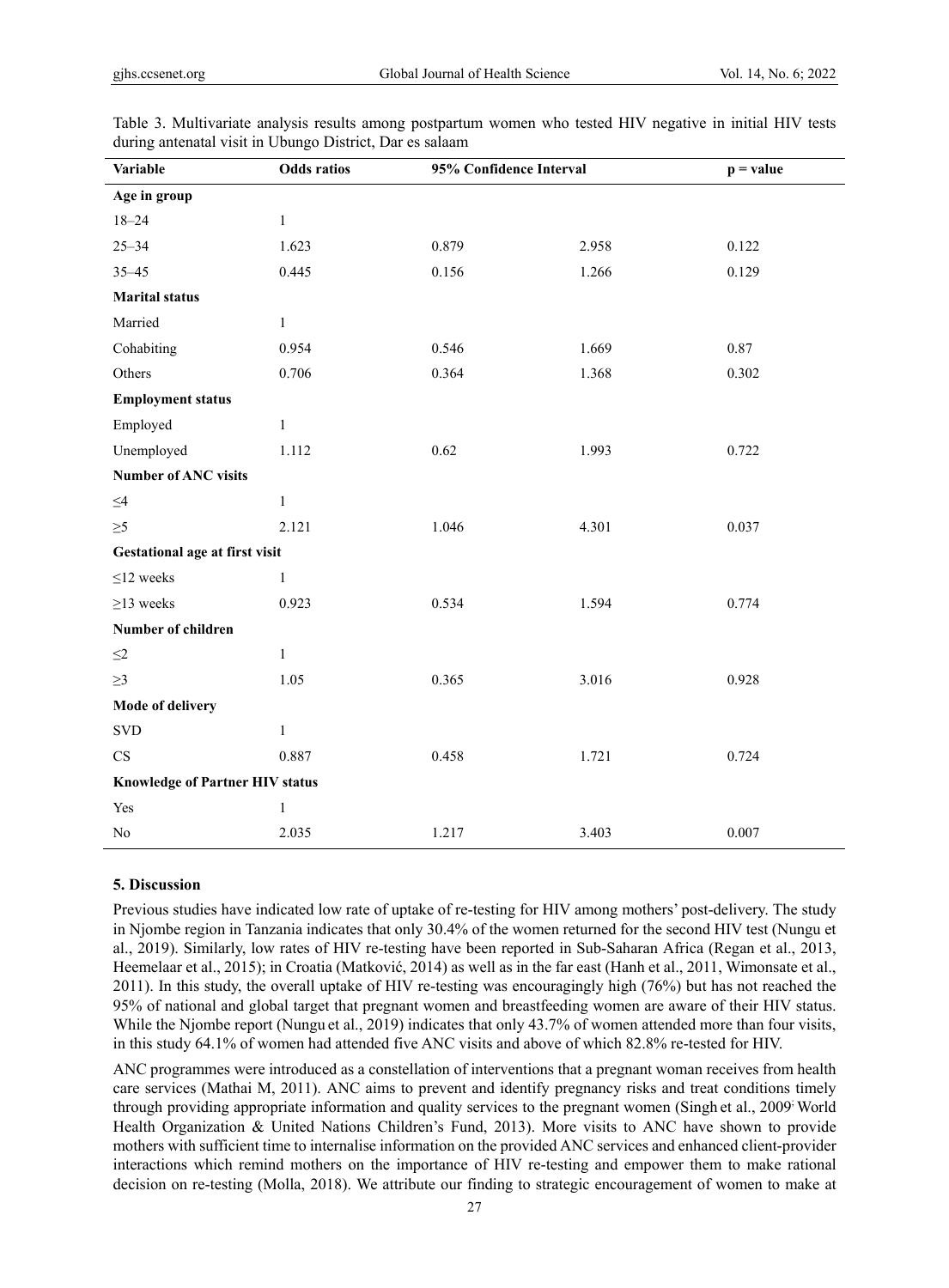least five visits to ANC as recommended by WHO (World Health Organization, 2002) which gave them opportunity to repeat HIV test compared to those who made less than five visits. In addition, the finding suggests that trust has been built among pregnant mothers on ANC services and packages offered during the visits and consequently influencing attitude and stigma perception towards HIV testing.

We found that the knowledge of women on the HIV status of their spouses significantly influenced women to return for HIV testing when compared to women who had no knowledge of their spouse's HIV status. It could be argued that information of the HIV status of the partner builds confidence among pregnant women if they had tested negative during ANC visits and they would subsequently want to remain negative. Such confidence may also be influenced by their male counterparts in cases where males were involved during the first test, and both had tested negative. Engagement of the males, therefore, could play a key role in raising the HIV re-testing, therefore, effort should target males and motivate them to accompany their spouses when attending ANC services where correct and appropriate information on the risks of contracting HIV can be explained.

Reports show that some women who had tested negative during the first ANC visit sero-convert to positive during re-testing. Among the reasons advanced were that women may have been tested during the incubation period during which seroconversion could hardly be detected. Previous studies, however, have reported varying rates of seroconversion (Umeononihu et al., 2013; Lawi et al., 2015; Msuya et al., 2006). We found the overall proportion of infected women who had tested HIV-negative during the initial test was 2.1% among 76.1% of the women who re-tested. This finding is lower than 13.3% from 30.4% of the women who had re-tested in Tanzania (Nungu et al., 2019), but higher than 0.5% and 0.4% reported in Zambia and Kenya respectively (Mandala et al., 2019; Penumetsa, 2018). Variations in the sero-conversion rates could be attributed to regional variations in HIV testing policies, health facility related factors including quality of services and packages offered at ANCs, healthcare provider practices, access to testing facilities as well study methodologies. The low sero-conversion rate in this study could in addition be due to government initiatives and civil society campaigns which have raised awareness of the risks of late booking and few ANC visits among pregnant mothers and a progressive decreased HIV prevalence in communities in Tanzania.

In a study in Kisumu, Kenya (Molla, 2018), older women were more likely to repeat the test than younger ages. In this study, age 25–34 years significantly influenced women to re-test for HIV compared to the much older and those aged below 25 years. This finding differs from the previous report in Tanzania (Nungu et al., 2019) which found that HIV reuptake among women aged > 25 years did not differ from those < 25 years. The lower rate of HIV test reuptake among those below 25 years in this study could be explained by low parity, being young, inexperienced with ANC services, perception of being healthy and therefore, low risk of HIV infection. On the other hand, the low rate of HIV re-testing among women aged > 35 year could be explained by false confidence built from previous experiences of testing negative, trust on their spouses and therefore, low risk of HIV infection. Health information should continue to be given covering all reproductive age groups and motivate older and young pregnant women to book at the ANC clinics early and attend ANC more frequently during which they will be checked and appropriately counselled.

## **6. Conclusion**

The uptake of HIV re-testing was high but still below the Tanzania national target of 95%. Five or more visits at ANC improved the uptake of HIV re-testing; still a small proportion of women who had tested negative previously tested positive during re-testing. The younger age < 25 and older age > 35 have lower re-testing uptake.

#### **7. Recommendations**

Efforts to further raise awareness of the need to visit ANC clinics as per the national and international guidelines should be enhanced and major stakeholders including health care workers, government ministries, NGOs and the civil society. All appropriate approaches including the media should be involved. Further qualitative studies are needed to explore the determinants of HIV re-testing uptake among women in the reproductive ages with a view to design innovative strategies to improve HIV re-testing uptake.

# **Availability of Data and Materials**

All data and materials concerning this research article are available for sharing if needed.

#### **Acknowledgement**

Our sincere thanks go to HKMU, Regional Administrative Secretary and Municipal Council Executive Director for allowing this work to be carried out. Special thanks to our research assistance for their contributions during data collection. We are grateful to our study respondents for their understanding and acceptance to participate in this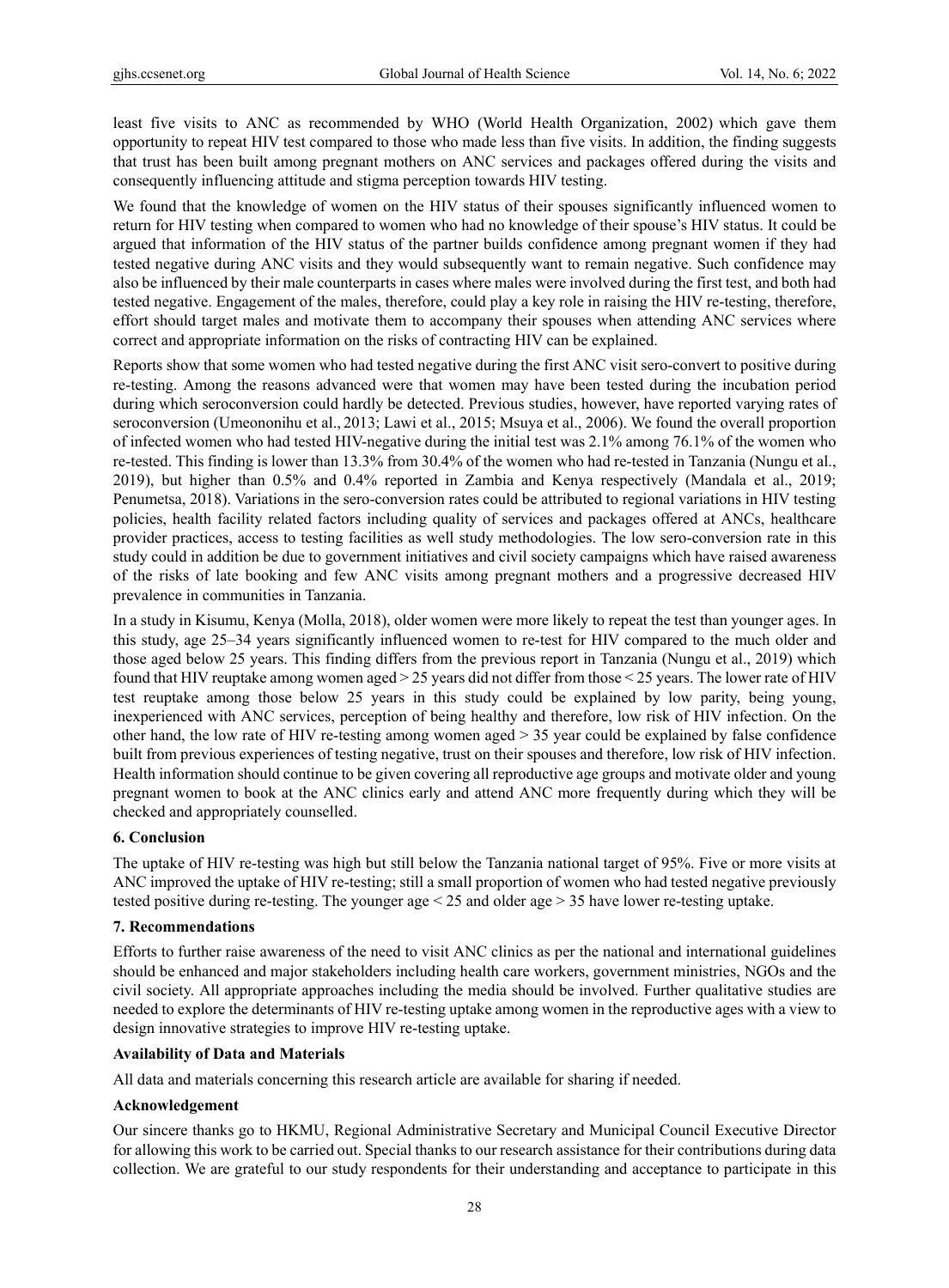study.

#### **Authors' Contribution**

TS: concept development and design also participate in data collection; TK supervised the principal author. IS: Data quality checks, cleaning and performed statistical analysis; and MN and YM supervised and critically reviewed, formatted and edited the manuscript. All authors participated equally and proofread the manuscript several times for final submission.

# **Competing Interests Statement**

All authors have declared no conflict of interest on any part of this manuscript.

#### **References**

- AVERT. (2018). *Prevention of mother-to-child transmission (PMTCT) of HIV*. Retrieved 16 Aprilm 2021, from https://www.avert.org/professionals/hiv-programming/prevention/prevention-mother-child#:~:text=Preventi on of mother-to-child transmission (PMTCT) programmes, throughout pregnancy%2C labour and breastfeeding
- Dimitrov, D., Moore, J. R., Donnell, D. J., & Boily, M. C. (2020). Achieving 95-95-95 may not be enough to end the AIDS epidemic in South Africa. In *Conference on Retroviruses and Opportunistic Infections, Boston, Massachusetts* (Vol. 1). Retrieved from https://www.croiconference.org/abstract/achieving-95-95-95-may-not-be-enough-to-end-the-aids-epidemicin-south-africa/
- Hạnh, N. T., Gammeltoft, T. M., & Rasch, V. (2011). Number and timing of antenatal HIV testing: evidence from a community-based study in Northern Vietnam. *BMC public health*, *11*(1), 1-9. https://doi.org/10.1186/1471-2458-11-183
- Heemelaar, S., Habets, N., Makukula, Z., van Roosmalen, J., & van den Akker, T. (2015). Repeat HIV testing during pregnancy and delivery: missed opportunities in a rural district hospital in Z ambia. *Tropical Medicine & International Health*, *20*(3), 277-283. https://doi.org/10.1111/tmi.12432
- Kish, L. (1965). *Survey Sampling* (p. 643). NY: John Wiley and Sons.
- Lawi, J. D., Mirambo, M. M., Magoma, M., Mushi, M. F., Jaka, H. M., Gumodoka, B., & Mshana, S. E. (2015). Sero-conversion rate of Syphilis and HIV among pregnant women attending antenatal clinic in Tanzania: a need for re-screening at delivery. *BMC pregnancy and childbirth*, *15*(1), 1-7. https://doi.org/10.1186/s12884-015-0434-2
- Mandala, J., Kasonde, P., Badru, T., Dirks, R., & Torpey, K. (2019). HIV Retesting of HIV-Negative Pregnant Women in the Context of Prevention of Mother-to-Child Transmission of HIV in Primary Health Centers in Rural Zambia: What Did We Learn? *Journal of the International Association of Providers of AIDS Care (JIAPAC)*, *18*, 2325958218823530. https://doi.org/10.1177/2325958218823530
- Mathai, M. (2011). Alternative versus standard packages of antenatal care for low-risk pregnancy: RHL commentary (last revised: 1 January 2011). The WHO Reproductive Health Library. Geneva: World Health Organization. Retrieved October, 2021, from, http://apps.who.int/rhl/archives/cd000934\_mathaim\_com/en/index.html
- Matković Puljić, V., Kosanović Ličina, M. L., Kavić, M., & Nemeth Blažić, T. (2014). Repeat HIV testing at voluntary testing and counseling centers in Croatia: successful HIV prevention or failure to modify risk behaviors? *PloS one*, *9*(4), e93734. https://doi.org/10.1371/journal.pone.0093734
- MHCDGEC. (2019). National Guidelines for the management of HIV AND AIDS. *National AIDS control programme, 7*, 34-37.
- Molla, A. A. (2018). *Uptake Of Repeat HIV Testing During Pregnancy, Labour And Post Natal Period Following An Initial Negative Result In Pregnancy In Kisumu County* (Doctoral dissertation, University of Nairobi, P. 74).
- Msuya, S. E., Mbizvo, E., Hussain, A., Uriyo, J., Sam, N. E., & Stray-Pedersen, B. (2006). HIV among pregnant women in Moshi Tanzania: the role of sexual behavior, male partner characteristics and sexually transmitted infections. *AIDS research and therapy*, *3*(1), 1-10. https://doi.org/10.1186/1742-6405-3-27
- National AIDS Control Programme (NACP). (2019). *National Comprehensive Guidelines on HIV Testing Services in Tanzania* [Internet] (3rd ed., P. 108). Retrieved from http://www.nacp.go.tz/guidelines/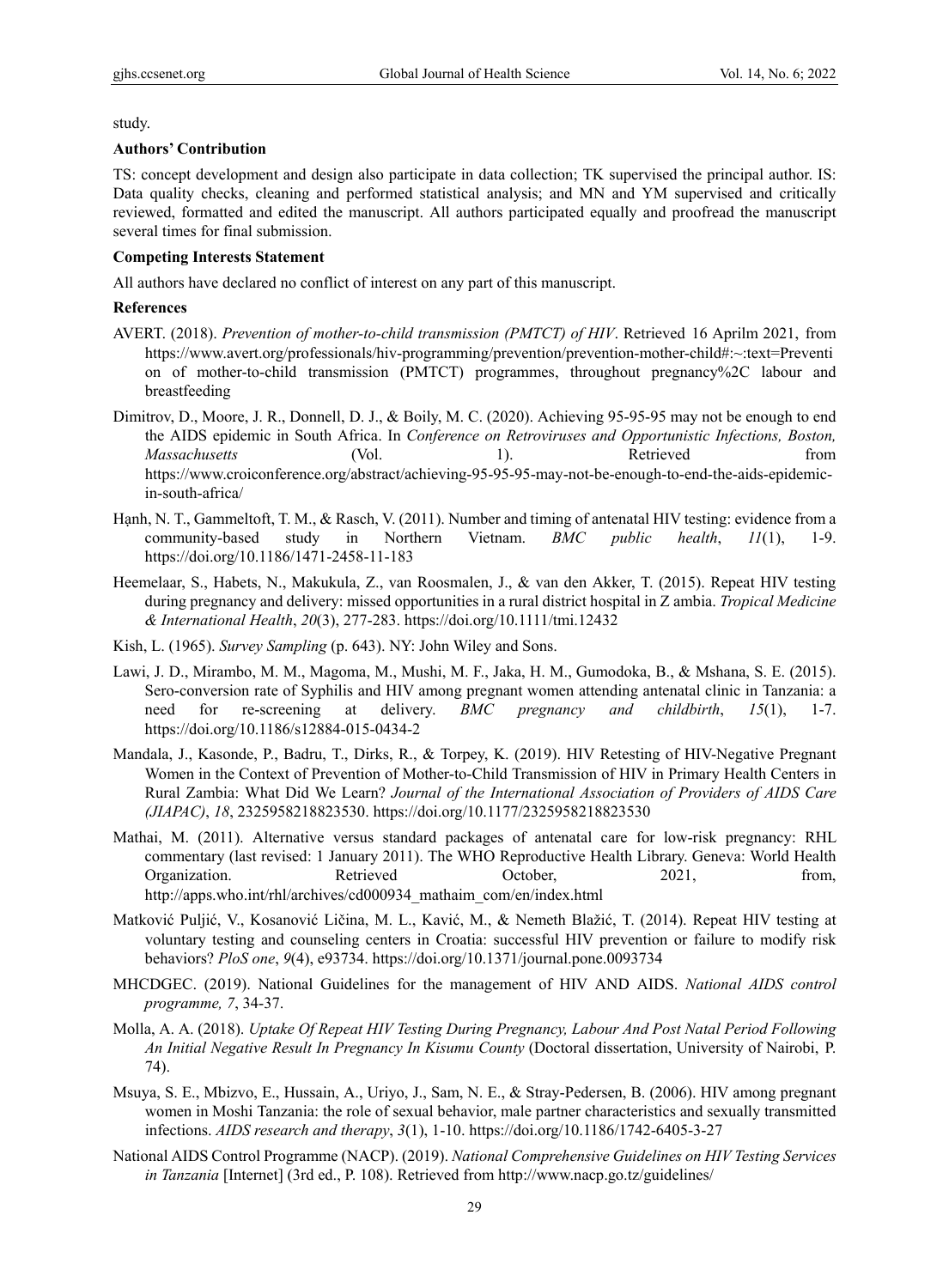- Newell, M. L. (2000). Vertical transmission of HIV-1 infection. *Transactions of the Royal Society of Tropical Medicine and Hygiene*, *94*(1), 1-2. https://doi.org/10.1016/S0035-9203(00)90413-9
- Nungu, S. I., Mghamba, J. M., Rumisha, S. F., & Semali, I. A. (2019). Uptake and determinants for HIV postpartum re-testing among mothers with prenatal negative status in Njombe region, Tanzania. *BMC Infectious Diseases*, *19*(1), 1-10. https://doi.org/10.1186/s12879-019-4062-8
- Office of AIDS Research Advisory Council (OARAC) (2019). *Recommendations for the Use of Antiretroviral Drugs in Pregnant Women with HIV Infection and Interventions to Reduce Perinatal HIV Transmission in the United States* [Internet] (AIDSinfo. pp. 12-15). Retrieved from https://aidsinfo.nih.gov/contentfiles/lvguidelines/PerinatalGL.pdf
- Pebody, R. (2020). *National AIDS Manual AIDSmap 2020* [Internet]. Retrieved from https://www.aidsmap.com/about-hiv/how-likely-mother-child-transmission-hiv accessed
- Penumetsa, M. (2018). *Prevalence and correlates of repeat testing during pregnancy and postpartum in rural Kenya* (Doctoral dissertation).
- Peters, H., Francis, K., Sconza, R., Horn, A., Peckham, C., Tookey, P. A., & Thorne, C. (2017). UK mother to child HIV transmission rates continue to decline: 2012-2014. *Clinical Infectious Diseases*, *64*(4), 527-528. https://doi.org/10.1093/cid/ciw791
- Regan, S., Losina, E., Chetty, S., Giddy, J., Walensky, R. P., Ross, D., ... & Bassett, I. V. (2013). Factors associated with self-reported repeat HIV testing after a negative result in Durban, South Africa. *PloS one*, *8*(4), e62362. https://doi.org/10.1371/journal.pone.0062362
- Singh, S., Remez, L., Ram, U., Moore, A. M., & Audam, S. (2009). Barriers to safe motherhood in India. *New York: Guttmacher Institute*, 1-35.
- Tanzania Commission for AIDS (TACAIDS). (2018). *Tanzania National Multi-sectorial Strategic Framework for HIV and AIDS 2018/19 to 2022/23* (P. 80).
- Umeononihu, O., Ikechebelu, J. I., Okonkwo, J. E., Udigwe, G. O., & Mbachu, I. I. (2013). The prevalence of HIV sero-positivity in late pregnancy among antenatal attendees with seronegative status in first half of pregnancy in Nnewi, South East Nigeria. *Journal of HIV and Human Reproduction*, *1*(1), 25. https://doi.org/10.4103/2321-9157.116533
- UNAIDS(a). (2017). *Start Free Stay Free AIDS Free Progress Report*. Retrieved from https://www.avert.org/professionals/hiv.programming/prevention/prevention-mother-child#footnote4\_mjm0 5ad
- UNAIDS(b). (2017). *Start Free Stay Free AIDS Free progress report*. Retrieved from https://www.avert.org/professionals/hiv.programming/prevention/prevention-mother-child#footnote7\_ppek0 gj
- UNAIDS. (2018). *AIDSinfor. Miles to go: Global AIDS update*. Retrieved from https:/www.avert.org/professonals/hivprogramming/prevention/prevention-mother-child#footnote3\_ouxrj6f.
- UNAIDS. (2019). *Country Factsheets United Republic of Tanzania* (p. 1-10). Retrieved from https://aidsinfo.unaids.org/
- UNAIDS. (2020). *Global HIV Statistics 2020. Ending the AIDS epidemic* (p. 1-3). Retrieved from https://www.unaids.org/en/resources/fact-sheet
- World Health Organization [WHO], (2016). *HIV/AIDS Fact Sheet*. Retrieved October, 2021, from https://www.who.int/mediacentre/factsheets/fs360/en/
- Wimonsate, W., Naorat, S., Varangrat, A., Phanuphak, P., Kanggarnrua, K., McNicholl, J., ... & van Griensven, F. (2011). Factors associated with HIV testing history and returning for HIV test results among men who have sex with men in Thailand. *AIDS and Behavior*, *15*(4), 693-701. https://doi.org/10.1007/s10461-010-9755-3
- World Health Organisation. Mother to child transmission [Internet]. (2020). Retrieved 16 April 2021, from https://www.who.int/hiv/topics/mtct/about/en/
- World Health Organization & United Nations Children's Fund. (2013). *Accountability for maternal, new-born and child survival: The 2013 Update. Countdown to 2015 maternal, new-born and child survival*. Geneva: WHO Press. Retrieved October, 2021, from http://www.who.int/woman\_child\_accountability/ierg/reports/Countdown\_Accountability\_2013Report.pdf